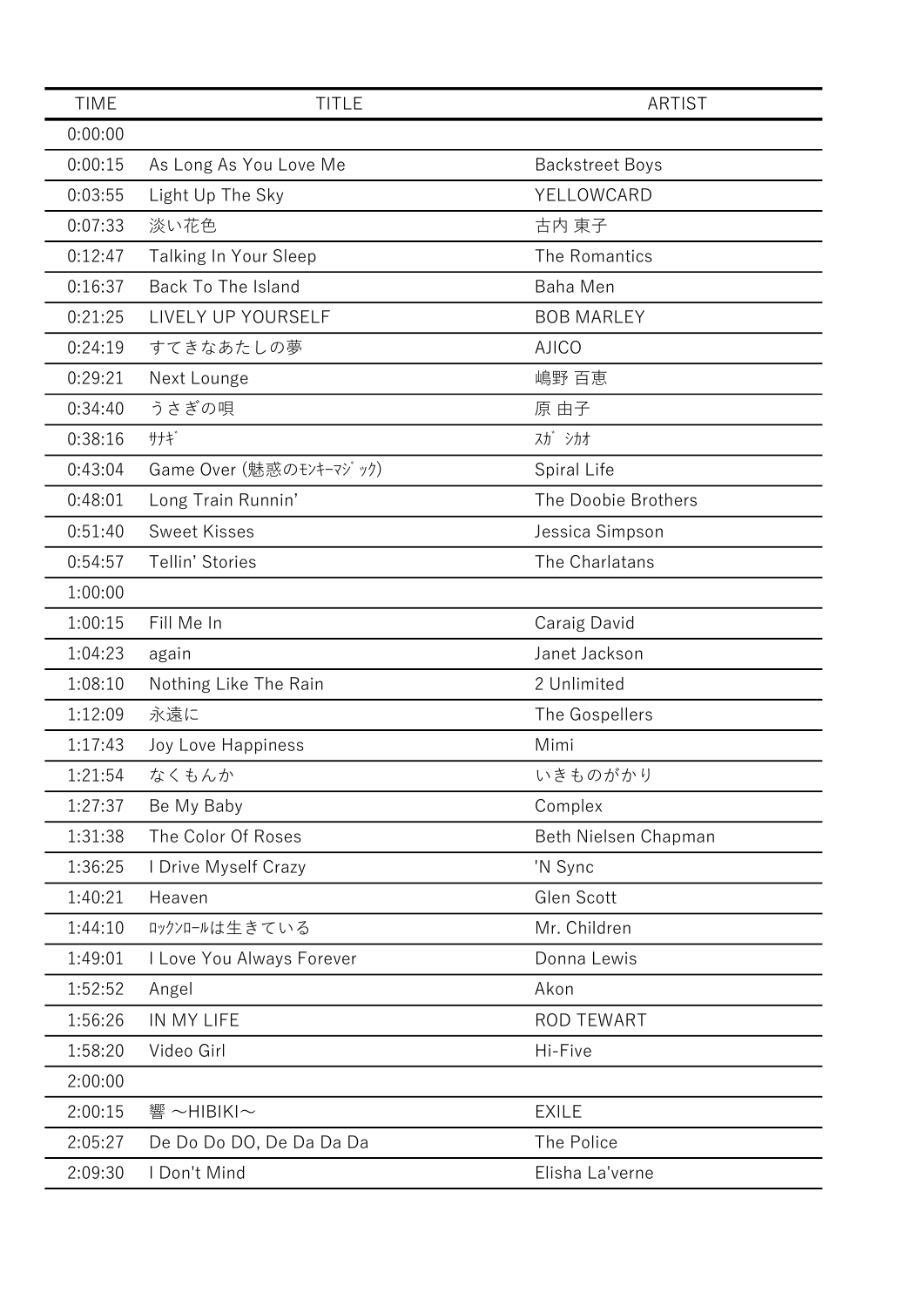| <b>TIME</b> | <b>TITLE</b>                               | ARTIST                         |
|-------------|--------------------------------------------|--------------------------------|
| 2:13:09     | <b>Rocket Dive</b>                         | Hide                           |
| 2:16:49     | Beautiful                                  | Sophia                         |
| 2:21:34     | I Wanna Know                               | Joe                            |
| 2:26:29     | Mi-Na-Kear                                 | <b>CJ</b> Lewis                |
| 2:30:45     | Canadian Rose                              | <b>Bluse Traveler</b>          |
| 2:35:14     | Sleeping In My Car                         | Roxette                        |
| 2:38:46     | ストロヘ゛リー                                    | Sads                           |
| 2:44:58     | Army                                       | Ben Folds Five                 |
| 2:48:19     | $S \cdot P \cdot A \cdot C \cdot E$        | MOOMIN with YOYO-C             |
| 2:53:00     | <b>Tell Me</b>                             | <b>Hide With Spread Beaver</b> |
| 2:57:45     | You Should Be Mine (Don't Waste Your Time) | Brian McKnight feat. Mase      |
| 3:00:00     |                                            |                                |
| 3:00:14     | I Remember Yesterday                       | Donna Summer                   |
| 3:05:00     | The Only Living Boy In New York            | Everything But The Girl        |
| 3:09:08     | Sexy                                       | Hitomi                         |
| 3:14:41     | Oh No!                                     | Marina & the diamonds          |
| 3:17:39     | Love Minus Zero / No Limit                 | <b>Rod Stewart</b>             |
| 3:22:06     | With Or Without You                        | U <sub>2</sub>                 |
| 3:26:55     | Chronopsychology                           | M-Flo                          |
| 3:30:43     | <b>February Song</b>                       | Josh Groban                    |
| 3:34:31     | When Will I See You Again                  | The Three Degrees              |
| 3:37:27     | 心拍数 2002.10.21なら100年会館                     | 山崎 まさよし                        |
| 3:42:13     | Me, Myself & I                             | Beyonce                        |
| 3:46:09     | Because You Loved Me                       | James Grear & Co.              |
| 3:50:03     | はじまりの合図                                    | ケツメイシ                          |
| 3:54:52     | Love Junkie                                | 布袋 寅泰                          |
| 3:58:50     | 疾走                                         | <b>GRAPEVINE</b>               |
| 4:00:00     |                                            |                                |
| 4:02:22     | 雨と泪                                        | ゆず                             |
| 4:05:49     | Please Don't Go                            | Boys II Men                    |
| 4:10:11     | <b>ROLL</b>                                | Porno Graffitti                |
| 4:14:57     | Don't Change Your Plans                    | Ben Folds Five                 |
| 4:20:03     | Love, needing                              | 倉木 麻衣                          |
| 4:23:17     | あなたを感じていたい                                 | Zard                           |
| 4:28:22     | I Feel The Earth Move                      | Carole King                    |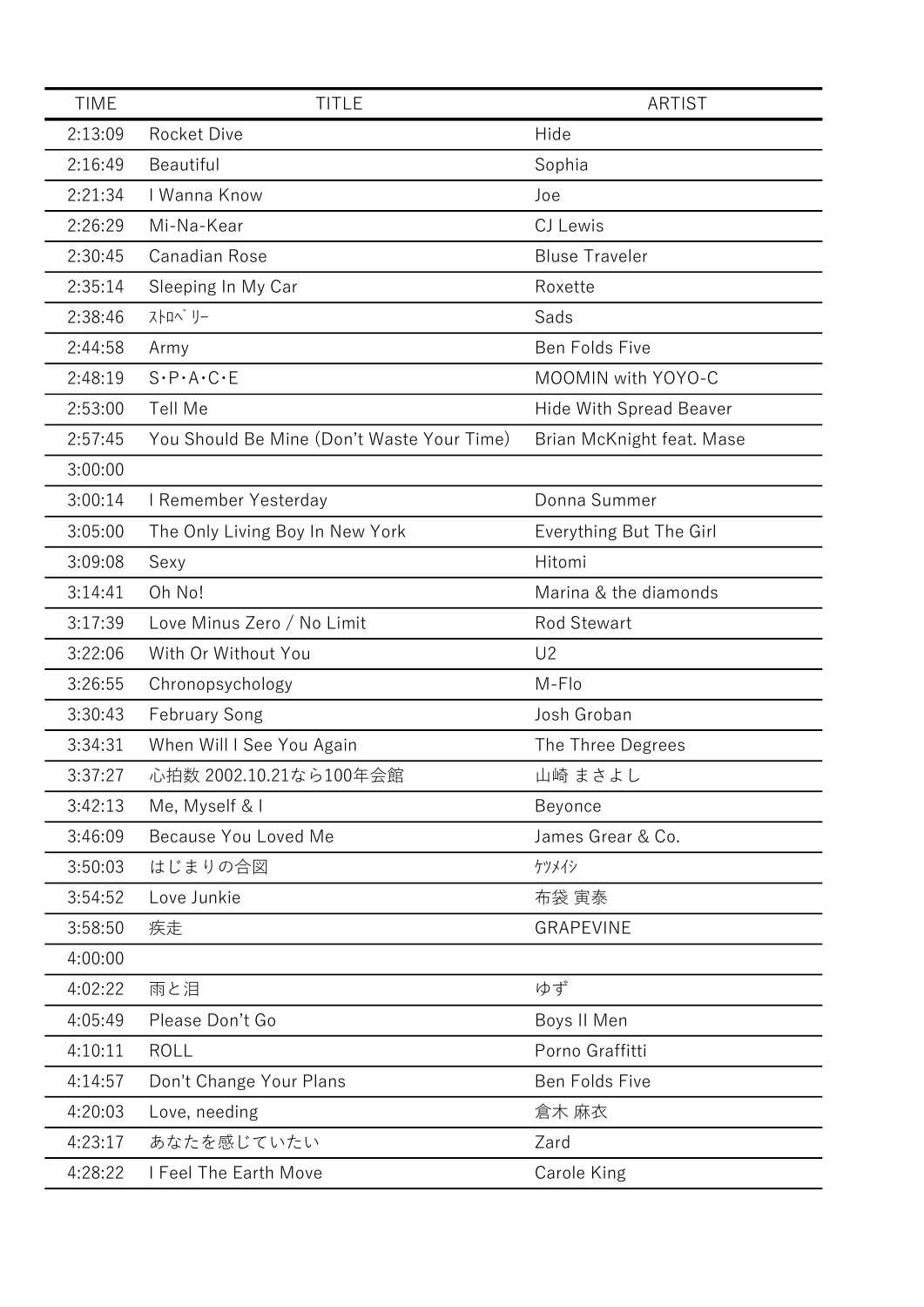| <b>TIME</b> | <b>TITLE</b>                    | <b>ARTIST</b>                     |
|-------------|---------------------------------|-----------------------------------|
| 4:31:19     | Smile Like You Mean It          | Killers                           |
| 4:35:13     | Cocain                          | Eric Clapton                      |
| 4:38:44     | Autumn Leaves                   | akiko                             |
| 4:42:28     | Falling In Love Again           | Eagle-Eye Cherry                  |
| 4:45:33     | Spotlight                       | Gucci Mane feat. Usher            |
| 4:49:26     | <b>Foolish Games</b>            | Jewel                             |
| 4:53:24     | Say That                        | Sway Penala feat. Drop N Harmony  |
| 4:57:49     | <b>Brand New Day</b>            | <b>Sting</b>                      |
| 5:00:00     |                                 |                                   |
| 5:04:11     | Bohemian Rhapsody               | Queen                             |
| 5:10:06     | Together                        | monkey majik                      |
| 5:14:20     | Straight Up                     | <b>Chante Moore</b>               |
| 5:17:56     | Talk To Me                      | Babyface                          |
| 5:22:41     | One                             | Aska                              |
| 5:26:41     | This Masquerade                 | Carpenters                        |
| 5:31:26     | More Than I Can Say             | Leo Sayer                         |
| 5:35:00     | If I Believe                    | 倉木 麻衣                             |
| 5:38:40     | Yellow Ledbetter                | Pearl Jam                         |
| 5:43:41     | Sentimental Journey             | 小野 リサ                             |
| 5:48:20     | Roxanne                         | George Michael                    |
| 5:52:27     | Analyse                         | Cranberries                       |
| 5:56:14     | <b>True Love</b>                | Patti Austin duet with David Pack |
| 6:00:00     |                                 |                                   |
| 6:00:15     | Everything (I See)              | 嶋野 百恵 feat. Skoop                 |
| 6:05:58     | My Elusive Mind                 | Night Ranger                      |
| 6:09:51     | Seasons In The Sun              | Terry Jacks                       |
| 6:13:17     | The Bartender And The Thief     | Stereophonics                     |
| 6:16:10     | ひまわりの丘で                         | 原田 知世                             |
| 6:19:35     | 2012Sprak                       | ポルグ ラフィティ                         |
| 6:23:40     | SUN SHINE ON MY SHOULDERS       | <b>JOHN DENVER</b>                |
| 6:28:47     | オリジ ナル スマイル                     | <b>SMAP</b>                       |
| 6:33:50     | 裸 ~Nude~                        | Vo Vo Tau                         |
| 6:37:38     | I Saw Mommy Kissing Santa Claus | Pretenders                        |
| 6:39:42     | Little Piece Of Heaven          | Neville Brothers                  |
| 6:43:43     | The Power of Smile              | <b>KOKIA</b>                      |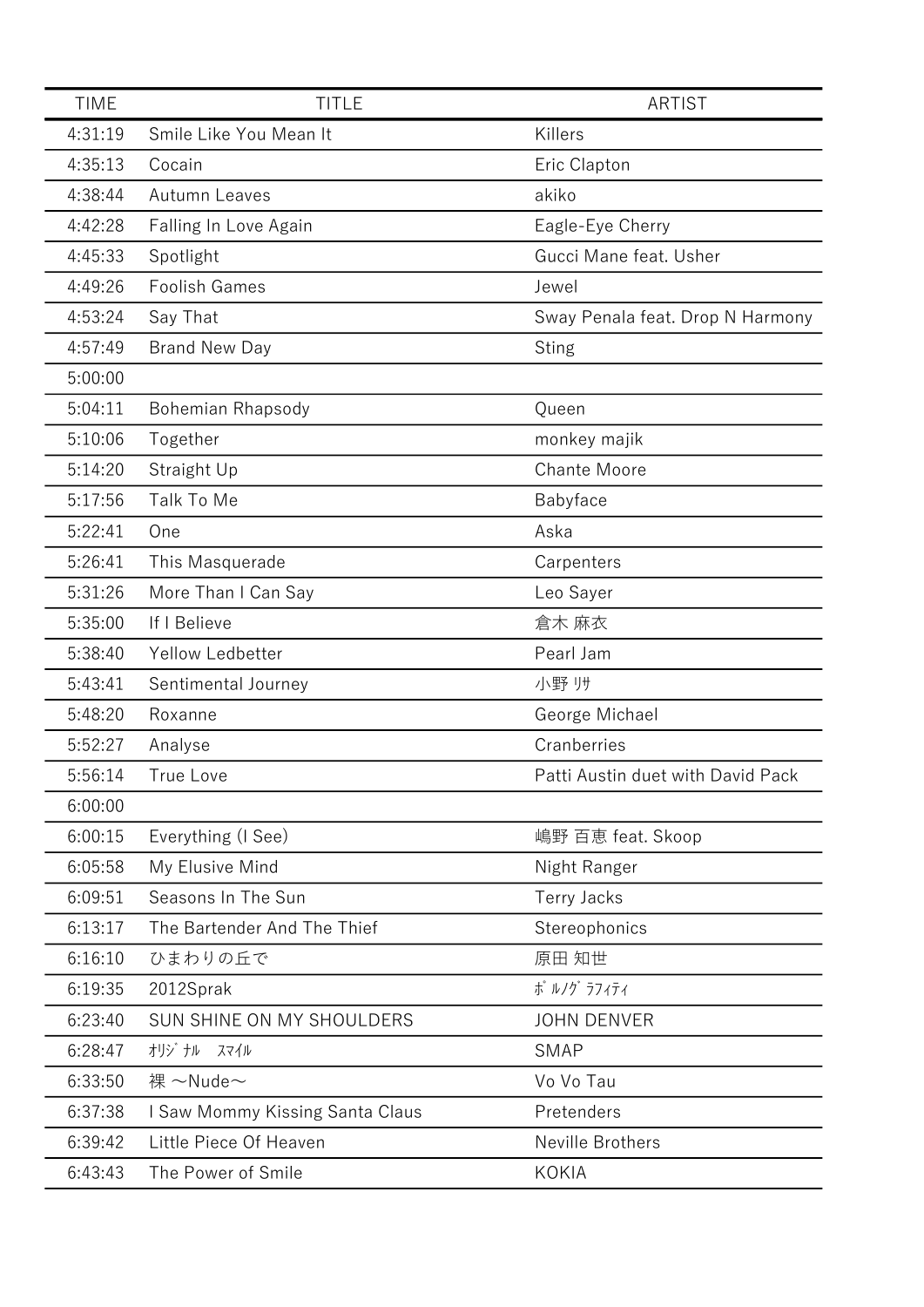| <b>TIME</b> | <b>TITLE</b>                       | ARTIST                      |
|-------------|------------------------------------|-----------------------------|
| 6:47:47     | もう涙はいらない                           | 鈴木 雅之                       |
| 6:52:37     | All I Wanna Do Is Make Love To You | Heart                       |
| 6:57:40     | Anthem                             | The Wildhearts              |
| 7:00:00     |                                    |                             |
| 7:02:06     | PRESSURE SUIT                      | AQUALUNG                    |
| 7:06:07     | All Because Of You                 | <b>PUFFY</b>                |
| 7:08:55     | Jealousy                           | James Iha                   |
| 7:12:16     | (I) Get Lost                       | Eric Clapton                |
| 7:16:40     | Water Me                           | <b>BONNIE PINK</b>          |
| 7:20:25     | Amazing Grace                      | <b>ERIC MARTIN</b>          |
| 7:23:32     | <b>Material Girl</b>               | Madonna                     |
| 7:27:22     | Starman                            | David Bowie                 |
| 7:31:56     | 最強のこれから                            | 奥田 民生                       |
| 7:37:24     | <b>UBERLIN</b>                     | R.E.M.                      |
| 7:41:57     | Young Boy                          | Paul McCartney              |
| 7:45:47     | Girlfriend                         | <b>Billie</b>               |
| 7:49:47     | それぞれ歩き出そう                          | 阿部 真央                       |
| 7:54:16     | Luxurious                          | Gwen Stefani                |
| 8:00:00     |                                    |                             |
| 8:02:05     | <b>CAUGHT UP</b>                   | <b>USHER</b>                |
| 8:05:49     | 空が落ちてくる (I Feel The Earth Move)    | 小柳 ゆき                       |
| 8:10:18     | You Could Be Mine                  | Guns N' Roses               |
| 8:16:00     | All Around The World               | Oasis                       |
| 8:20:54     | 糸                                  | 城南海                         |
| 8:25:41     | Run To You                         | Whitney Houston             |
| 8:30:16     | AIN'T MESSIN 'ROUND                | <b>GARY CLARK JR.</b>       |
| 8:34:21     | Higher Ground                      | Red Hot Chili Peppers       |
| 8:38:05     | 初恋が泣いている                           | あいみょん                       |
| 8:41:59     | Free                               | Zac Brown Band              |
| 8:46:05     | FU-GEE-LA                          | FUGEES (Refugee Camp)       |
| 8:50:12     | THE WAY YOU MOVE                   | OUT KAST feat. SLEEPY BROWN |
| 8:54:17     | Get Back Home                      | Miss Monday                 |
| 9:00:00     |                                    |                             |
| 9:04:35     | She Don't Write Song About You     | <b>MACY GRAY</b>            |
| 9:09:12     | 夜空                                 | 加藤 ミリャ                      |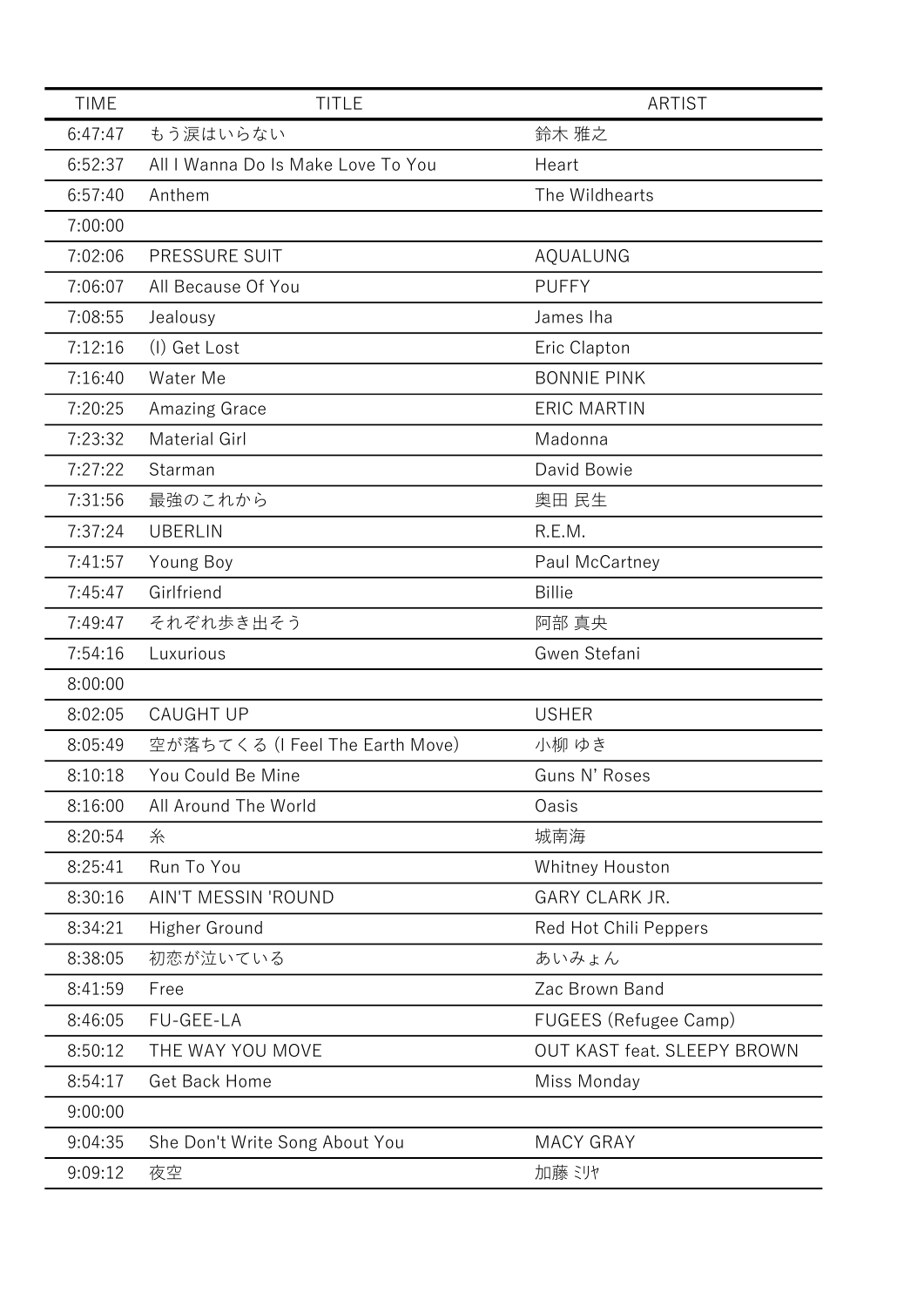| <b>TIME</b> | <b>TITLE</b>                      | <b>ARTIST</b>                 |
|-------------|-----------------------------------|-------------------------------|
| 9:13:22     | Can't Get Enough Of You Baby      | Smash Mouth                   |
| 9:15:52     | Highe                             | Creed                         |
| 9:20:41     | あなたと                              | 絢香×コブクロ                       |
| 9:26:01     | Hope She Cheats On You            | Marsha Ambrosius              |
| 9:29:45     | A Different Corner                | Wham!                         |
| 9:33:41     | You Make Loving Fun               | Fleetwood Mac                 |
| 9:37:32     | <b>HAPPY RAYS</b>                 | THE BAWDIES                   |
| 9:40:51     | <b>Blow Your House Down</b>       | U <sub>2</sub>                |
| 9:44:38     | Likeness                          | la love machine               |
| 9:47:50     | Sucks To Be You                   | Prozzak                       |
| 9:51:17     | LUCKY☆STAR                        | 大塚 愛                          |
| 9:55:42     | I Know What Boys Like             | Shampoo                       |
| 11:00:00    |                                   |                               |
| 11:01:01    | Goodbye                           | Kristina DeBarge              |
| 11:04:27    | 朝がまた来る                            | Dreams Come True              |
| 11:08:48    | Faith (Lyrics!)                   | Limp Bizkit                   |
| 11:11:14    | My Little Blue Window             | Elvis Costello                |
| 11:14:31    | $7°$ $\Pi\Pi-\gamma$ <sup>*</sup> | Uru                           |
| 11:19:30    | <b>Bad Life</b>                   | Sigrid & Bring Me The Horizon |
| 11:23:30    | Serena                            | Duncan Sheik                  |
| 11:28:09    | <b>ELEPHANT STONE</b>             | THE STONE ROSES               |
| 11:33:21    | 無限未来                              | Perfume                       |
| 11:37:03    | Circles                           | Post Malone                   |
| 11:40:58    | I Want You                        | <b>JODY WATLEY</b>            |
| 11:45:01    | Every Little Bit Of My Heart      | Az Yet                        |
| 11:49:24    | Ordinary hero                     | <b>CHEMISTRY</b>              |
| 11:54:30    | Closer                            | Travis                        |
| 12:00:00    |                                   |                               |
| 12:01:00    | Happily                           | ONE DIRECTION                 |
| 12:03:54    | ねがう夜                              | aiko                          |
| 12:07:57    | DANCE APOCALYPTIC                 | <b>JANELLE MONAE</b>          |
| 12:11:17    | Goin' To Vegas                    | Jimmy Ray                     |
| 12:14:49    | Motherland                        | <b>CRYSTAL KAY</b>            |
| 12:19:16    | <b>TOO LITTLE TOO LATE</b>        | JoJo                          |
| 12:23:03    | Heartbreaker                      | Mariah Carey feat. Jay-Z      |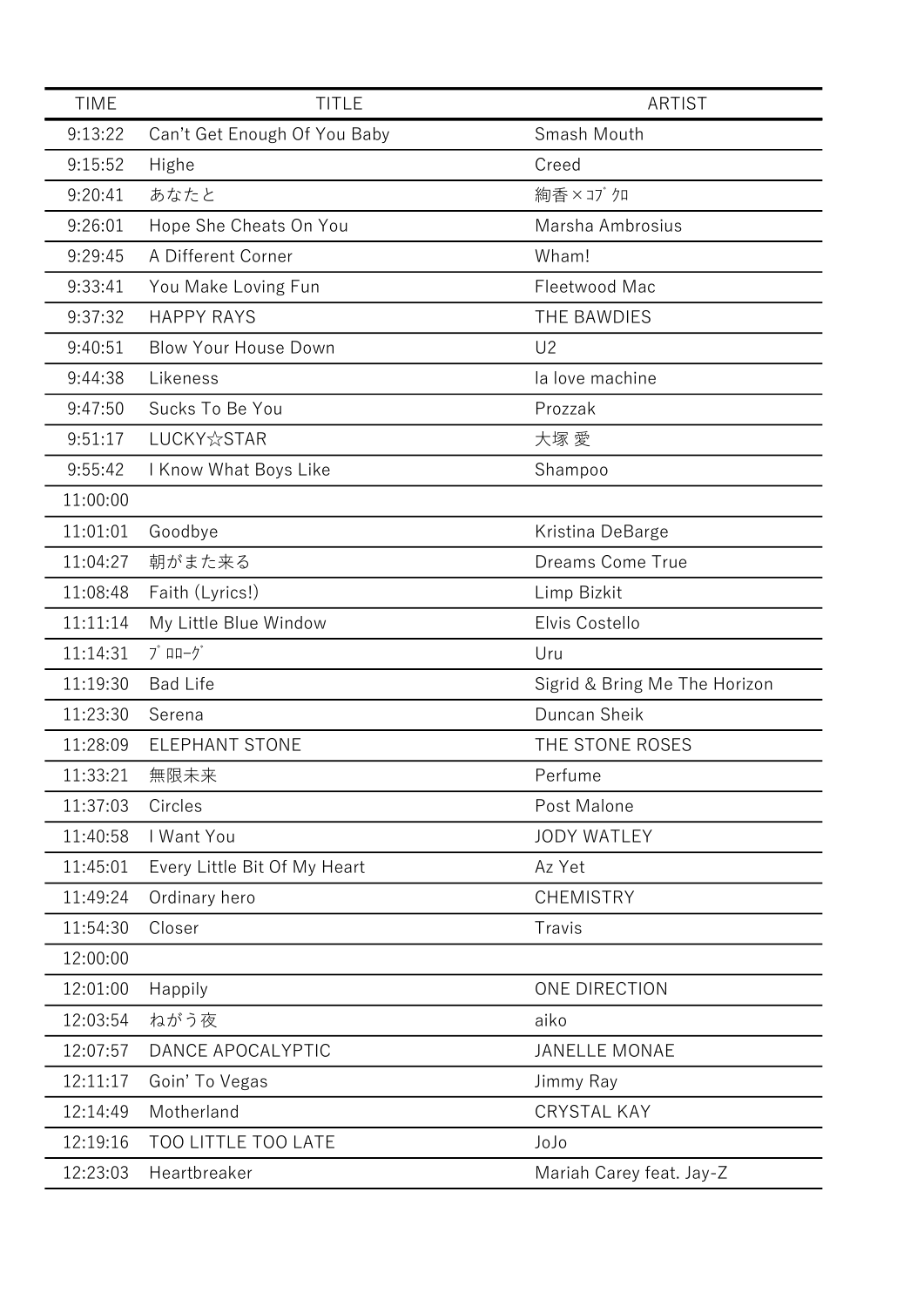| <b>TIME</b> | <b>TITLE</b>                  | <b>ARTIST</b>             |
|-------------|-------------------------------|---------------------------|
| 12:27:08    | One On One                    | Daryl Hall & John Oates   |
| 12:31:26    | やさしくなりたい                      | 斉藤 和義                     |
| 12:36:39    | Army                          | Ben Folds Five            |
| 12:40:22    | Heaven's What I Feel          | Gloria Estefan            |
| 12:44:55    | Slave To Love                 | Bryan Ferry               |
| 12:49:25    | This Is Love                  | 宇多田 ヒカル                   |
| 12:54:11    | Forever                       | Chris Brown               |
| 13:00:00    |                               |                           |
| 13:01:00    | <b>IRREPLACEABLE</b>          | Beyonce                   |
| 13:04:47    | Respect (this & that)         | 久保田 利伸                    |
| 13:09:28    | Mr. Pinstripe Suit            | Big Bad Voodoo Daddy      |
| 13:13:02    | <b>Real Life</b>              | Bon Jovi                  |
| 13:16:58    | <b>STARMANN</b>               | <b>YUKI</b>               |
| 13:21:29    | CALIFORNIA KING BED           | RIHANNA                   |
| 13:25:58    | If I Lose Myself              | One Republic              |
| 13:29:58    | <b>NASTY</b>                  | THE PRODIGY               |
| 13:34:25    | BITTER SWEET FRIDAY           | bird                      |
| 13:40:23    | Writing's On The Wall         | Sam Smith                 |
| 13:44:27    | HIT THE FREEWAY               | TONI BRAXTON feat. LOON   |
| 13:48:14    | Take A Piece Of My Heart      | Jennifer Brown            |
| 13:52:03    | The Point of Lovers' Night    | TM NETWORK                |
| 16:00:00    |                               |                           |
| 16:00:16    | The Hand That Feeds           | <b>NINE INCH NAILS</b>    |
| 16:03:47    | #hashdark                     | Charisma.com              |
| 16:08:44    | Till The World Ends           | <b>Britney Spears</b>     |
| 16:12:41    | No Tears Left To Cry          | Ariana Grande             |
| 16:16:15    | チャクラ                          | <b>BENNIE K</b>           |
| 16:20:53    | Wonderful                     | Everclear                 |
| 16:25:17    | Make It On My Own             | Alison Limerick           |
| 16:33:01    | Lost Track                    | <b>HAIM</b>               |
| 16:35:21    | <b>LISTEN TO THE STEREO!!</b> | <b>GOING UNDER GROUND</b> |
| 16:39:36    | NOT GONNA GET US              | t.A.T.u.                  |
| 16:43:56    | WHENEVER I SAY YOUR NAME      | STING feat. Mary J. Blige |
| 16:49:29    | 街角 -on the corner-            | The Gospellers            |
| 16:54:34    | How Do I Live                 | Leann Rimes               |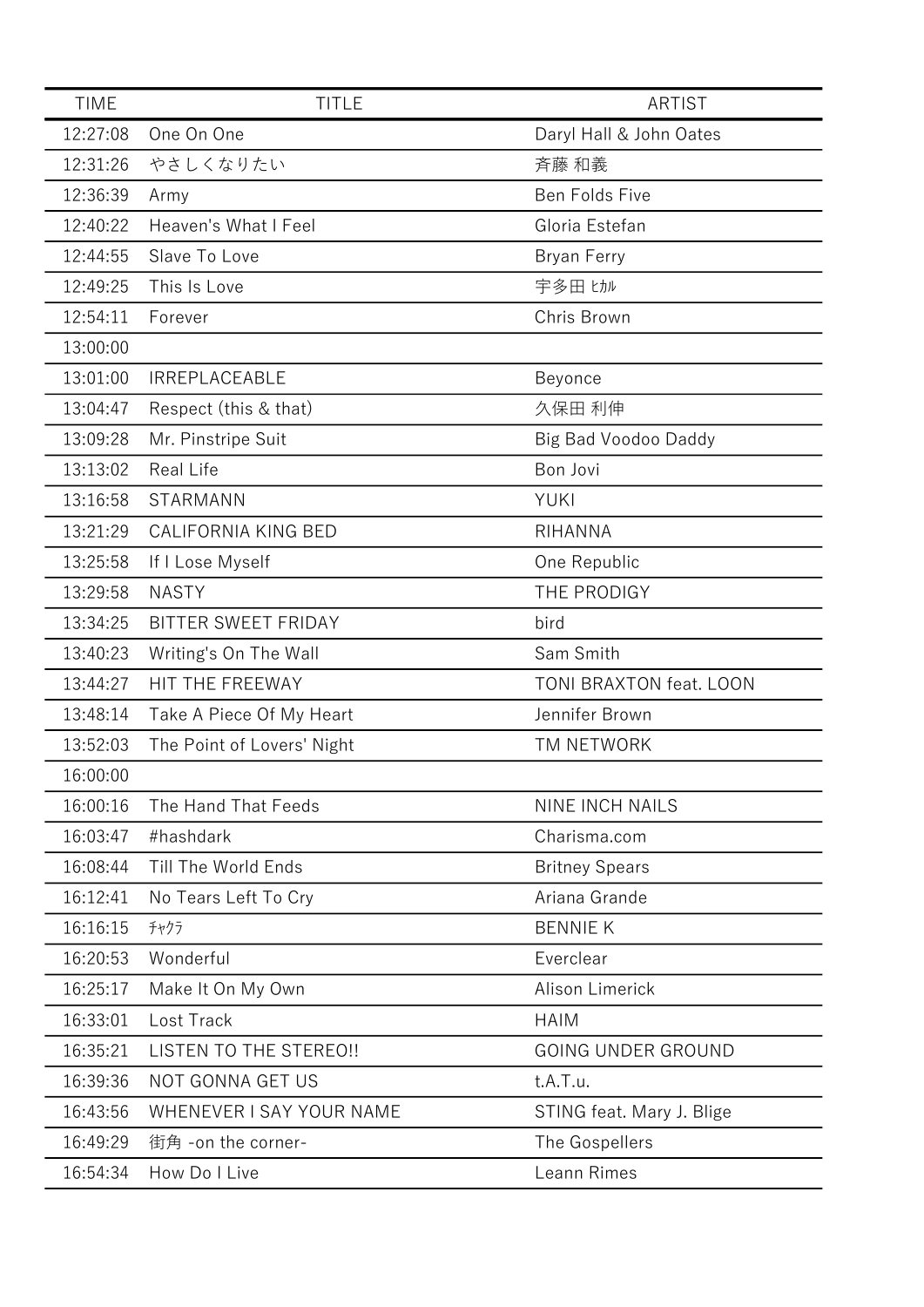| <b>TIME</b> | <b>TITLE</b>                     | <b>ARTIST</b>                                        |
|-------------|----------------------------------|------------------------------------------------------|
| 17:00:00    |                                  |                                                      |
| 17:00:15    | LIVE FOR THE GROOVE              | PE'Z × NATE JAMES                                    |
| 17:04:33    | サークルケ゛ーム                         | Galileo Galilei                                      |
| 17:09:30    | <b>Bad Romance</b>               | Lady Gaga                                            |
| 17:14:23    | <b>DECLARATION OF WAR</b>        | HADOUKEN!                                            |
| 17:17:42    | モラトリアム                           | レミオロメン                                               |
| 17:22:23    | LONG TIME COMING                 | Cheap Trick                                          |
| 17:25:42    | Unpretty                         | <b>TLC</b>                                           |
| 17:31:11    | Empire                           | <b>KASABIAN</b>                                      |
| 17:35:00    | <b>DADA</b>                      | <b>RADWIMPS</b>                                      |
| 17:38:57    | GIVE IT 2 ME                     | MADONNA                                              |
| 17:43:46    | Charm Attack                     | Leona Naess                                          |
| 17:48:02    | A Quick Drunkard                 | 東京スカパラダイスオーケストラ                                      |
| 17:51:30    | Voulez-Vous Boom Boom            | Yorgos                                               |
| 17:55:26    | Truly, Madly, Deeply             | Swan Dive                                            |
| 18:00:00    |                                  |                                                      |
| 18:00:15    | The Crow And The Butterfly       | Shinedown                                            |
| 18:04:25    | ワンダ ーフォーゲ ル                      | くるり                                                  |
| 18:09:12    | You and I                        | Sergio Mendes feat. Carlinhos Brown & Nayanna Holley |
| 18:13:00    | Waka Waka (This Time For Africa) | SHAKIRA feat. FRESHLYGROUNS                          |
| 18:16:30    | メデ ィアリテラシー                       | phatmans after school                                |
| 18:20:52    | <b>MAN IN A TOWEL</b>            | <b>ELEVATOR SUITE</b>                                |
| 18:25:18    | <b>THAT GIRL</b>                 | <b>JOE FEATUING MR.CHEEKS</b>                        |
| 18:31:11    | She Is Beautiful                 | Andrew W.K.                                          |
| 18:34:44    | Ready?                           | Tommy heavenly6                                      |
| 18:37:53    | 7 Thing                          | Miley Cyrus                                          |
| 18:41:25    | Feel Good Time                   | Pink Feat. William Orbit                             |
| 18:45:17    | <b>MOTHER</b>                    | The Birthday                                         |
| 18:50:13    | Live Forever                     | oasis                                                |
| 18:54:48    | <b>WORDS TO ME</b>               | Sugar Ray                                            |
| 19:00:00    |                                  |                                                      |
| 19:00:15    | Eat You Alive                    | Limpbizkit                                           |
| 19:04:10    | <b>HADASHI NO STEP</b>           | LiSA                                                 |
| 19:08:08    | Lifted Up (1985)                 | <b>PASSION PIT</b>                                   |
| 19:12:28    | Chaging Of The Seasons           | Two Door Cinema Club                                 |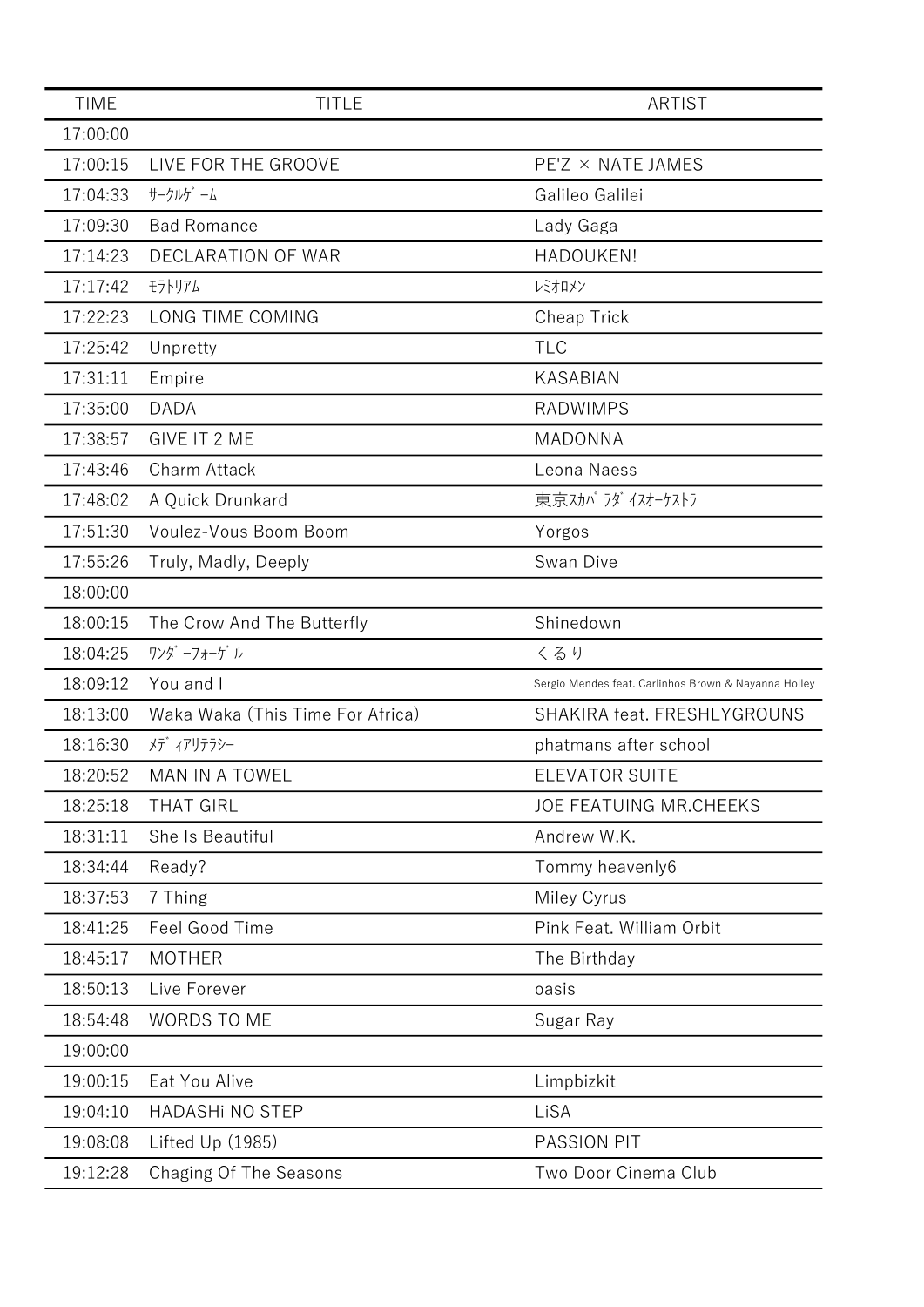| <b>TIME</b> | <b>TITLE</b>               | <b>ARTIST</b>                                                                             |
|-------------|----------------------------|-------------------------------------------------------------------------------------------|
| 19:16:15    | Rock The Casbah            | Tica                                                                                      |
| 19:20:06    | Love Won't Let You Down    | Swing Out Sister                                                                          |
| 19:24:32    | <b>Brokenhearted</b>       | <b>Brandy</b>                                                                             |
| 19:31:11    | <b>Bat Country</b>         | <b>AVENGED SEVENFOLF</b>                                                                  |
| 19:36:23    | アゲイン                       | WANIMA                                                                                    |
| 19:40:13    | Whatever you want          | Club <sub>8</sub>                                                                         |
| 19:43:53    | <b>Sweet Memories</b>      | Jade Anderson                                                                             |
| 19:47:55    | シャング リラ                    | Chatmonchy                                                                                |
| 19:51:08    | Delicious                  | Shampoo                                                                                   |
| 19:54:04    | Some Things Happen         | <b>Boz Scaggs</b>                                                                         |
| 20:00:00    |                            |                                                                                           |
| 20:00:15    | Nine In The Afternoon      | Panic! At The Disco                                                                       |
| 20:02:47    | ビューティフル サン                 | ROCK'A'TREACH                                                                             |
| 20:06:55    | <b>DON'T WANNA FIGHT</b>   | <b>ALABAMA SHAKES</b>                                                                     |
| 20:10:45    | OUT OF THE GHETTO          | <b>DONALD FAGEN</b>                                                                       |
| 20:15:45    | ヒカリへ                       | miwa                                                                                      |
| 20:20:37    | <b>NEON</b>                | <b>JOHN MAYER</b>                                                                         |
| 20:25:06    | Groovin' In The Midnight   | <b>MAXI PRIEST</b>                                                                        |
| 20:31:11    | Can't Repeat               | Offspring                                                                                 |
| 20:34:34    | あーだこーだそーだ!                 | ウルフルズ                                                                                     |
| 20:38:43    | <b>HEY WHATEVER</b>        | WESTLIFE                                                                                  |
| 20:42:10    | Connected                  | Cloudberry Jam                                                                            |
| 20:45:47    | LEGEND (Original)          | 中島 美嘉                                                                                     |
| 20:51:10    | home                       | michael buble                                                                             |
| 20:54:53    | 2 Become 1                 | Spice Girls                                                                               |
| 21:00:00    |                            |                                                                                           |
| 21:00:15    | ONE MORE NIGHT             | <b>MAROON 5</b>                                                                           |
| 21:03:55    | 兵(つわもの)、走る                 | B'z                                                                                       |
| 21:08:23    | Here Comes Goodbye         | <b>Rascal Flatts</b>                                                                      |
| 21:12:26    | Saving All My Love For You | <b>Whitney Houston</b>                                                                    |
| 21:16:23    | <b>JUST ONE LIFE</b>       | <b>SPYAIR</b>                                                                             |
| 21:20:16    | Sucker For Pain            | Lil Wayne, Wiz Khalifa & Imagine Dragons With Logic And Ty Dolla Sign Feat. X Ambassadors |
| 21:24:28    | Can You Feel It            | The Jacksons                                                                              |
| 21:31:10    | <b>PARTYMAN</b>            | <b>PRINCE</b>                                                                             |
| 21:34:22    | KOME KOME WAR              | 米米CLUB                                                                                    |